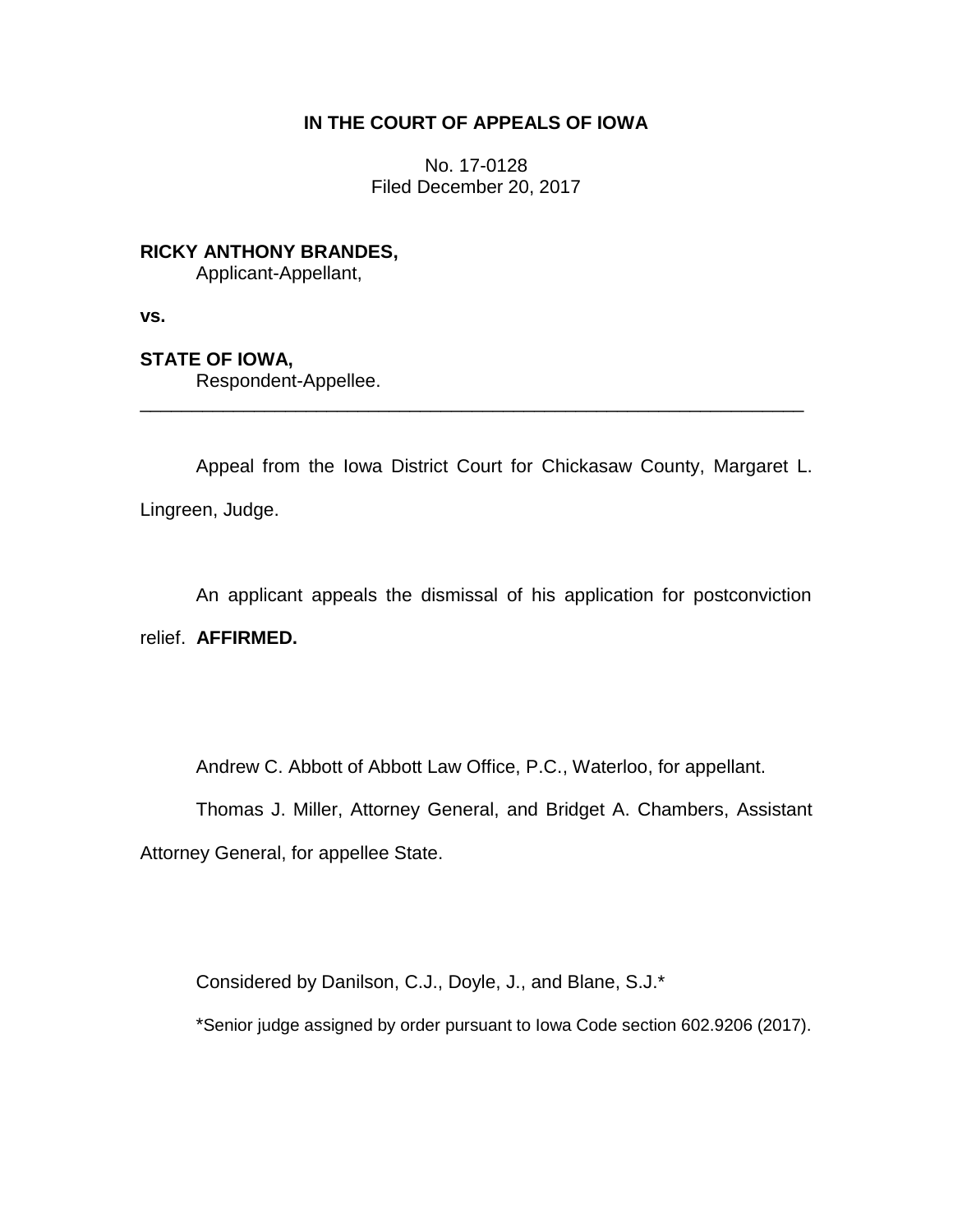## **BLANE, Senior Judge.**

Ricky Brandes was convicted of kidnapping in the first degree in 2006. His conviction was affirmed on appeal. *See State v. Brandes*, No. 06-0576, 2007 WL 4553478, at \*7 (Iowa Ct. App. Dec. 28, 2007). He filed an application for postconviction relief (PCR), which was denied; the denial was, too, affirmed on appeal. *See Brandes v. State*, No. 11-0941, 2012 WL 5598523, at \*4 (Iowa Ct. App. Nov. 15, 2012).

Brandes filed this second PCR application on April 11, 2016. A PCR application is untimely if filed more than three years after the writ of procedendo issues following an applicant's direct appeal. *See* Iowa Code § 822.3 (2016). The writ here issued in early 2008. Brandes's application is thus untimely unless he can show "a ground of fact or law that could not have been raised within the applicable time period." *Id.* The district court ruled Brandes's application was untimely. He now appeals.

Brandes appears to suggest three possibilities to render his application timely. The first is a competency examination. We see no reason why a competency examination could not have been raised within the applicable time period, and Brandes makes no real argument that it could not have been raised. This is insufficient to overcome the time-bar for PCR applications.

The second possibility Brandes suggests is that testimony of a co-defendant would provide a new ground of fact or law. Again, we fail to see why this could not have been raised within the applicable time period. Brandes again fails to make any argument in support of his contention. We reject this argument.

2